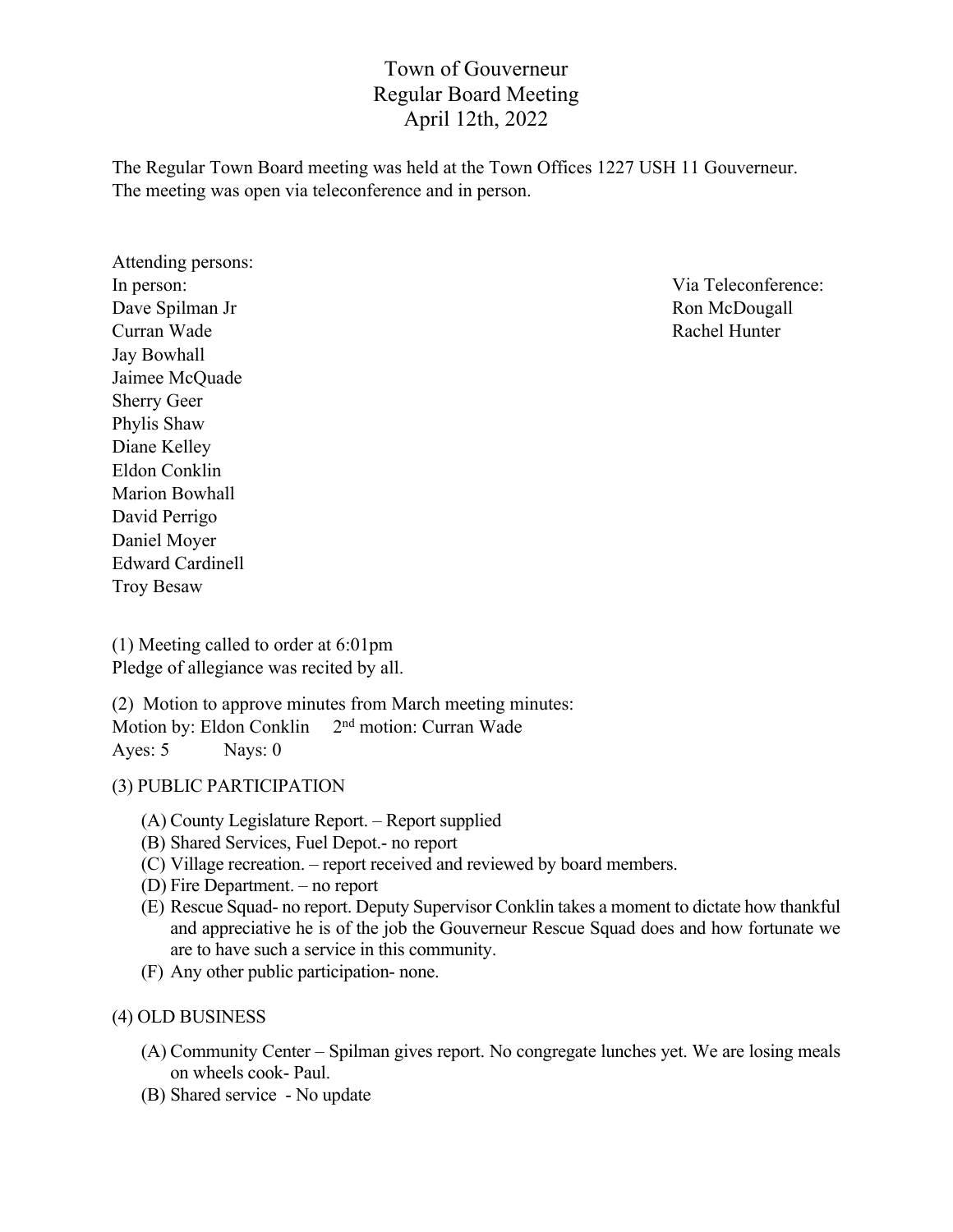# Town of Gouverneur Regular Board Meeting April 12th, 2022

- (C) Complete streets- No update
- (D) Housing Rehab Grant- selected our first 5 houses. Out to bid soon.
- (E) Solar local law- tabled until next month
- (F) none

#### (5) COMMITTEE REPORTS- No reports

#### (6) HIGHWAY DEPARTMENT

(A) Perrigo present, report supplied. Discussion of how many tons of sand and salt budgeted and actual usage.

Budget- $\sim$ 4,500 yards of sand and  $\sim$ 650 tons of salt.

Actual-  $\sim$ 5,000 yards of sand and  $\sim$ 800 tons of salt.

(B) Resignation-Shane Blair has supplied the town of with a written letter of resignation. Motion to accept Shane's resignation with regret: Curran Wade  $2<sup>nd</sup>$  motion: Jay Bowhall

Ayes: 5 Nays: 0

Motion to advertise for a part time highway employee: Jay Bowhall  $2<sup>nd</sup>$  motion: Jaimee McQuade

Ayes:  $5$  Nays:  $0$ 

- (C) DOT Weldon road- Reduction received. Working on putting up signs etc.
- (D) Back Hoe Sale- Tabled
- (E) CHIPS

Chambers at the county states to everything he's heard that we should get full reimbursement for CHIPS/PAVENY/ Extreme Winter Recovery. Also, a new program called "Pave our pot holes"—more information to come.

(7) DOG CONTROL OFFICER – Present, oral report given

#### (8) CODE ENFORCEMENT & ASSESSMENT- Robert Wood/ Sherry Geer

- a. Assessor/Data clerk report- Working on the tax roll to be submitted next week.
- b. Solar permit fee schedule discussion over changing the fees. No decision
- c. Solar decommissioning plans provided to board members- no discussion or decisions.

### (9) NEW BUSINESS

- a. Justice Reports.
	- i. 91 new cases, \$5,700.00 fines/fees collected
- b. Supervisor communication.
	- i. NYPA new program- Blended Power Program- helps municipalities save money on their electric bills.
	- ii. Empire Northeast says the A/C unit will be in next week hopefully. Town of Gouverneur does need to upgrade their main electrical entrance to accommodate upgrades- quoted at \$4,750.00